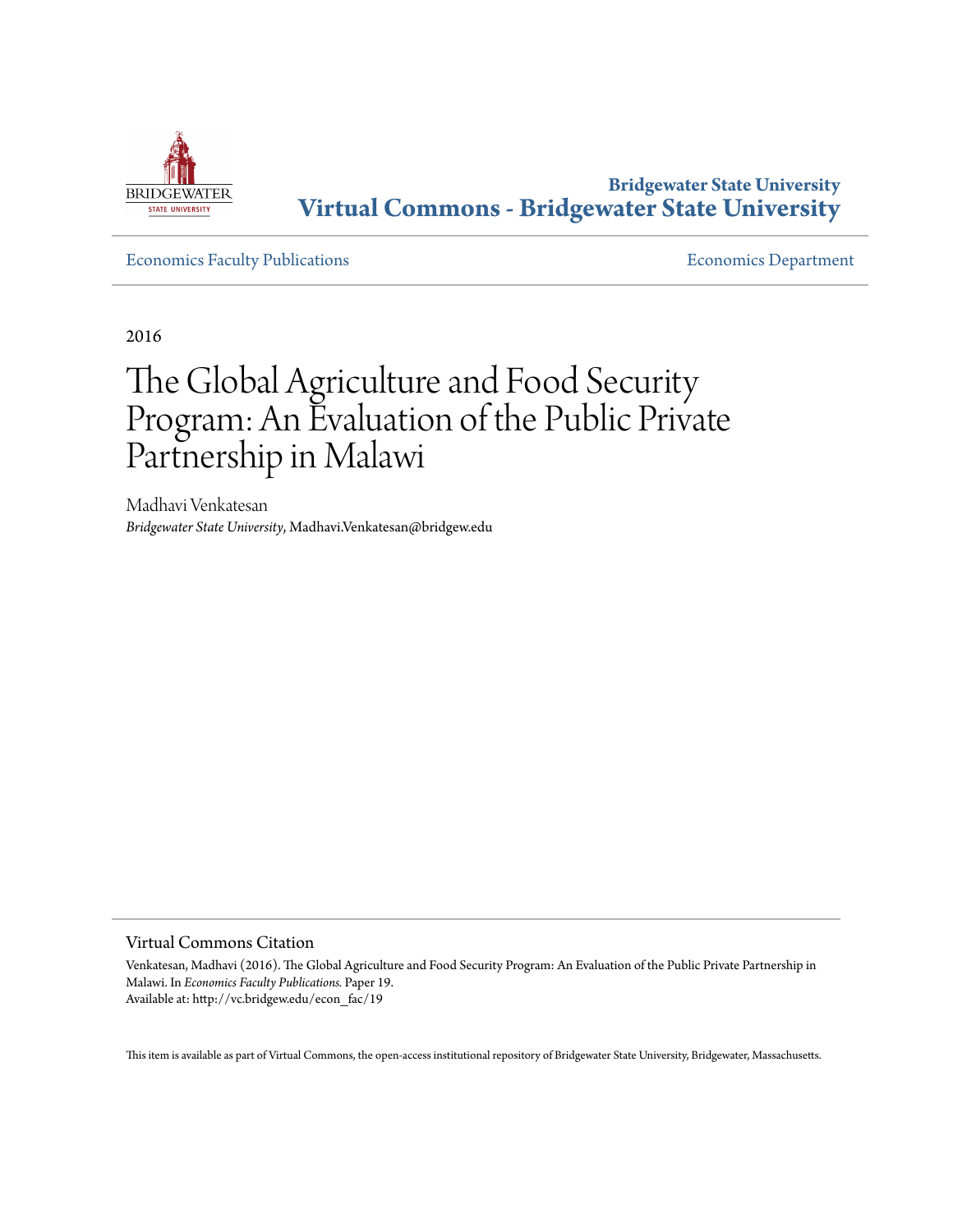

**African Journal of Agriculture and Food Security ISSN 2375-1177 Vol. 4 (2), pp. 153-156, February, 2016. Available online at www.internationalscholarsjournals.org © International Scholars Journals**

Author(s) retain the copyright of this article.

*Perspective*

# **The global agriculture and food security program: An evaluation of the Public Private Partnership in Malawi**

# **Madhavi Venkatesan, PhD**

Department of Economics, Hunt Hall, Room 206Bridgewater, Massachusetts, 02325, USA. mvenkatesan@bridgew.edu 917-496-0440 (cell); 508-531-1716 (office).

#### Accepted 20 December, 2015

**Chronic food security issues in Africa have recently spurred an increase in public–private partnerships (PPPs), as governments across the continent look to stimulate agricultural productivity. Through multiple international channels, PPPs are implementing various programs within the agricultural sector as a means to promote both nutrition and food security. However, there are some constraints that may impede the success of PPP in the near-term such as inadequate legal and regulatory framework for PPPs; lack of technical skills to manage PPP programs and projects; unfavorable investor perception of country risk, small market size, limited infrastructure and limited financial markets. Additionally, the success of agricultural public–private partnerships are yet to be proven and concerns exist among global philanthropic organizations, who are wary of the potential for investments to meet their objective in lieu of returns to investors. This paper will explore one initiative, the Global Agriculture and Food Security Program (GAFSP), specific to its objective "to improve incomes and food and nutrition security in low-income countries by boosting agricultural productivity" ("About GASFP," n.d.). Following an overview of the organization, the paper will discuss the short-comings and issues related to the implementation of GAFSP's directive using a single country example, Malawi and will then conclude with a summary recommendation related to the GAFSP program execution. The paper will provide a basis for a reevaluation of GAFSP's alignment between objectives and implementation.** 

**Key words**: Food security, Private-public funding, global hunger, Malawi.

# **INTRODUCTION**

#### **The Global Agriculture and Food Security Program (GAFSP)**

The Global Agriculture and Food Security Program (GAFSP) has been referred to as a "critical component" (Wakins, n.d.) of the United States government's Feed the Future Initiative, the U.S. government's global hunger and food security program ("Feed the future," n.d.). The objective of GAFSP is "to improve incomes and food and nutrition security in low-income countries by boosting agricultural productivity"("About GAFSP," n.d.). The fund"s principles are aligned to the L"Aquila Food Security Initiative (AFSI), a program that was launched at the

2009 G-8 Summit in L"Aquila, Italy. "There, global leaders agreed to reverse a decades-long decline in investment in agriculture and to "do business differently" by taking a comprehensive approach to ensuring food security, coordinating effectively, supporting country-owned processes and plans, engaging multilateral institutions in advancing efforts to promote food security worldwide, and delivering on sustained and accountable commitments" (U.S. Department of State, 2012).

GAFSP, which is in essence a fund, is structured as a financial intermediary fund with the World Bank as administrator for both capital and disbursements. The ultimate decision making body of the GAFSP is its Steering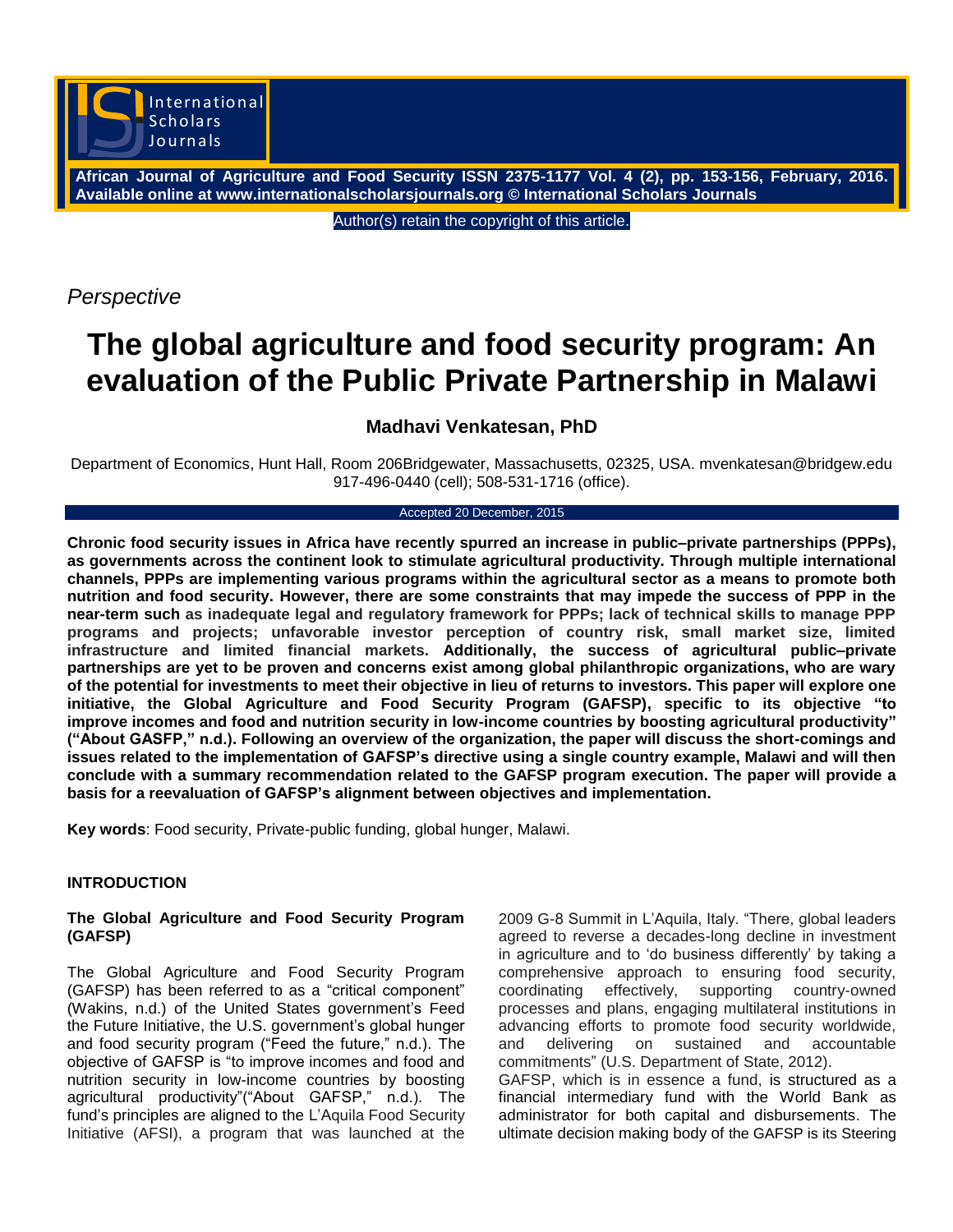Committee, which was established in April 2010 ("About GASFP," n.d.). The Steering Committee is composed of an "equal number of voting donor and recipient representatives, and non-voting representatives from: the Trustee (World Bank), United Nations (UN) agencies, potential Supervising Entities (Multilateral Development Banks (MDBs), World Bank, International Fund for Agricultural Development (IFAD)), and Civil Society Organizations" (CSOs) ("About GASFP," n.d.). CSOs include trade unions, faith-based organizations, indigenous peoples movements, foundations and many other similar groups (The World Bank, n.d.).

The fund"s operations are based on a public-private sector cooperative model and are structured to meet the needs of the developing world through targeting the incentive structure of the private sector, namely profitable growth (Ferroni, 2009). The public sector component assists in the deployment of resources to country or region specific initiatives and oversight of the public sector is conducted by the Steering Committee. The [private sector component i](http://www.gafspfund.org/gafsp/content/private-sector-window)s designed to provide long- and short-term loans, credit guarantees and equity to support private sector activities for improving agricultural development and food security. "It is managed separately by the International Finance Corporation (IFC) with the annual investment plans submitted to and endorsed by the Steering Committee"("About GASFP," n.d; Maryknoll Office for Global Concerns, 2012). Private sector awards are made with the caveat of a required rate of return. For foreign operators, no specifics are provided with respect to repatriation ("About GASFP," n.d.).

At the establishment of GAFSP ten donors pledged a total of \$1.4 billion (USD). As of November 30,2014, \$1.37 billion (USD) had been received (Lew & Kerry, 2014). The U.S. government was the single largest donor and was active in soliciting funds from other countries. In a letter dated April 11, 2015, signed by both Secretary of State John Kerry and Secretary of Treasury Jacob Lew issued a challenge to domestic and foreign official recipients:

Recognizing the potential of the GAFSP model and the need for additional funding, the United States issued a challenge to other countries in 2012: for every \$2 from other donors, the United States is committed to contribute \$1 to GAFSP, up to a total U.S. contribution of \$475 million. To date, other donors have committed \$230 million in new pledges. An additional \$720 million from other donors is required to meet our funding challenge. We hope your government will join the United States and other donors by pledging funds to GAFSP to help boost agricultural incomes and reduce global hunger (Lew & Kerry, 2014).

The theme of the two-page letter conveyed the unique private-public partnership of GAFSP and advocated that the letter"s recipient be a donor to GAFSP as a means of

proactively addressing climate change and population growth estimates for 2050 ("GASFP Annual Report," n.d.).

#### **Implementation of GAFSP: The case of Malawi**

Information on GAFSP programs including financial outlays can be found through a combination of sources including the World Bank, IFC ("IFC Projects Database," n.d.) and the GAFSP. However, detail related to both direct expenditures to vendors and returns as they relate to project outcomes remain limited. With the exception of the IFC, the information provided is more aligned with the appearance of marketing material, containing no financial statement analysis, in opposition to expectations given the private sector involvement (Maryknoll Office for Global Concerns, 2012). The limited funding transparency has raised questions on the part of CSOs regarding the merits of the public-private partnership. Further, these organizations have openly questioned whether private incentives can be sufficiently incentivized to appropriately meet the stated objectives of GAFSP (Maryknoll Office for Global Concerns, 2012).

Public and private investment in Malawi provides an example of GAFSP information flow, which is largely limited to the fund"s advocacy of its own success. The discussion that follows provides a foundation for the assessment of areas for improvement by the fund, specific to meeting articulated goals. Malawi Mangoes is an example of a private investment where by definition of the GAFSP program, initial oversight for investment was held by the IFC and final review provided by the Steering Committee. The Smallholder Irrigation and Value Addition Project (SIVAP) is an example of a public sector investment in Malawi where the Steering Committee maintained sole oversight responsibility.

#### **Malawi Mangoes**

GAFSP and IFC each invested \$5 million in Malawi. Given the joint investment, detail on the project was made robust by IFC disclosures relative to the communications provided by GAFSP. The following discussion will highlight the differences between GAFSP and IFC and will also point out potential inconsistencies between the funded projects discussed and the *intent* of the objective of GASP, as provided above.

GAFSP describes the Malawi Mangoes project in both the 2014 Annual Report and on a dedicated page to the project on the fund"s website ("GASFP Annual Report 2014," 2015; "Malawi Mangoes," n.d.). The description of the project from GAFSP provides a broad perspective on the rationale for the funding without addressing the financial expectations and rural development benefits. The Annual Report states the following as the expected development impact:

 Expected to reach at least an incremental 2,000 small-scale mango farmers over the next five years,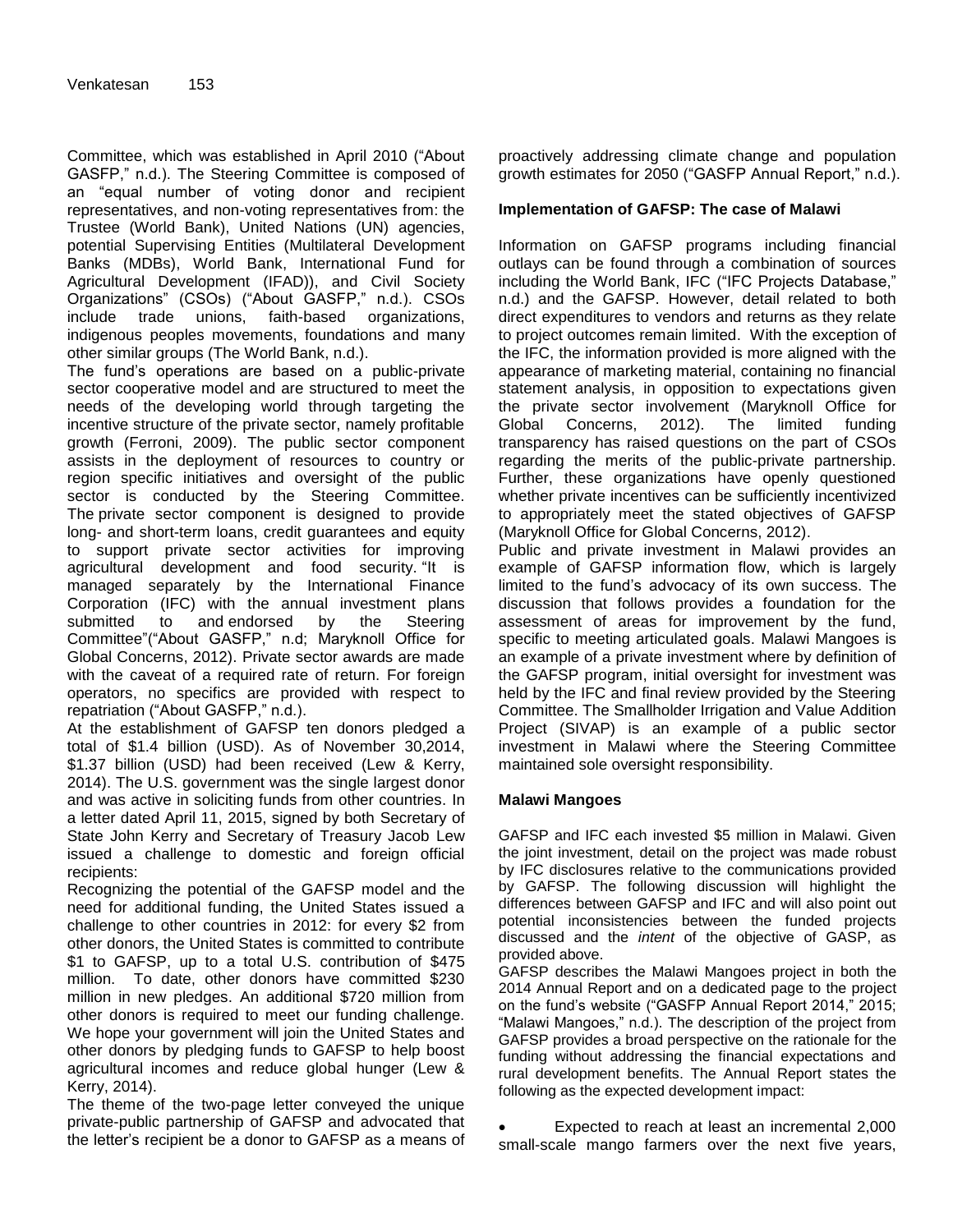thereby improving sustainable income streams along these value chains.

• Penetration of modern farming practices and sustainable land use in farming communities in Malawi.

 Development of improved natural resource management techniques, especially water resource efficiency through promotion of drip irrigation.

 Contribution to wider regional development in terms of jobs, infrastructure, education, health and other socio-economic parameters ("GASFP Annual Report 2014," 2015).

The IFC documents, available from the IFC website, provide more detail, ("IFC Malawi Mangoes," n.d.) specifically noting the ownership management of the company as Craig T. Hardie and Jonathan D. Jacobs, neither of whom is a native or citizen of Malawi. Further the IFC report on Malawi Mangoes provides insight into the Malawi Mangoes business model, which arguably, through job creating, is not directly aligned with fostering improvement in the "incomes and food and nutrition security in low-income countries by boosting agricultural productivity" ("About GASFP," n.d.).

The proposed investment consists of a financing package to Malawi Mangoes Limited, a Mauritius headquartered holding company. The company, at the time of application, had an operation in Malawi that produced and marketed mango and banana not from concentrate fruit puree, juice concentrates and fresh fruit, primarily for export to markets in Africa, the Middle East and Europe. The Malawian entity was a wholly owned subsidiary of Malawi Mangoes, MM Limited (MM). MM established operation in Malawi in 2009 and was described in IFC narratives as a vertically integrated business. However, of note is that the description was not consistent with the reality at the time of application; the business infrastructure was not implemented completely at the time of the funding submission. Additionally, for the vertical integration to be promoted the entity required the scale development of plantations to produce the fruit that would then be sold as not from concentrate fruit puree, juice concentrates and fresh fruit ("Malawi Mangoes," n.d.).

The funding application for Malawi Mangoes Limited was based on the company's desire to transition into its next stage of growth by adding production volumes and product diversity. The plan submitted "focused on fully realizing the mango and banana potential of the Company"s existing farms and its out growers, diversifying its product base with the development of one new crop (pineapple), and expanding its processing capacity."The IFC and GAFSP investment of \$10 million (USD) was requested to support the expansion of MM"s processing / production capacity in the Salima District in Malawi. Detail of the expenditures funded included: the development of the Nyu Nyu Farm, including installation

of a drip irrigation facility; installation of 5 additional ripening chambers; an addition of a second 8 metric ton per hour processing line; expansion of storage capacity, construction of farm buildings and other related equipment. Following meetings with company management, the IFC approved the request, signing the authorization in June of 2014 and disbursing the funds in May of 2015 ("Malawi Mangoes," n.d.).

At the present time, there is little to report on the progress of Malawi Mangoes as it relates to the MM expansion project. However, a news article written two months before the GAFSP/IFC approval highlighted the expansion of the MM operations (Nadu, 2014). Malawian President Dr. Joyce Banda lauded the 600 jobs created by the operation (Nadu, 2014). The Malawian leader was quoted as saying, ""The birth of this company is a testimony of many achievements my government has done during a two-year tenure and I congratulate the two co-founders of this company for working tirelessly to achieve this success story" (Nadu, 2014). The remarks of the President create a synchronicity of needs on the part of MM and the government but the outcome may be incongruous with the initial intent of fostering long-term sustainability through the promotion of nutrition and food security.

In reviewing the basic elements of the proposal that was approved, there does appear to be discrepancies between the realizable outcomes of MM operations as these apply to GAFSP funding intent. First of all the product that the investment will promote is extremely water intensive. Though Malawi does have abundant water resources, lack of clean water along with travel to and from fresh water wells is a significant issue (Gambatula, n.d). According to Water For People, a non-profit operating in Malawi and other geographies, Malawi"s water quality is poor; large sectors of the population do not have adequate access to clean drinking water and proper sanitation (Water for the People, n.d.). An estimated 2 million people do not have access to clean water and 10 million do not have access to adequate sanitation (Gambatula, n.d.). Lack of clean drinking water in the primarily rural country has been connected to the transmission and death of at least 3,000 children per year (Water Aid, n.d.). These are significant numbers given Malawi"s population approximates 16.8 million (World Bank, 2014). Another issue related to the MM investment is whether investment spending will remain in Malawi or be able to be expatriated. Further and more significant is how the operation will promote nutritional and food security to Malawi. Job creation is not sufficient and the dependency on competitively priced commodity products for export, arguably does not promote economic stability.

### **Smallholder Irrigation and Value Addition Project (SIVAP)**

The Smallholder Irrigation and Value Addition Project (SIVAP) is a public sector focused project that was funded by a GAFSP grant in the amount of \$39.6 million.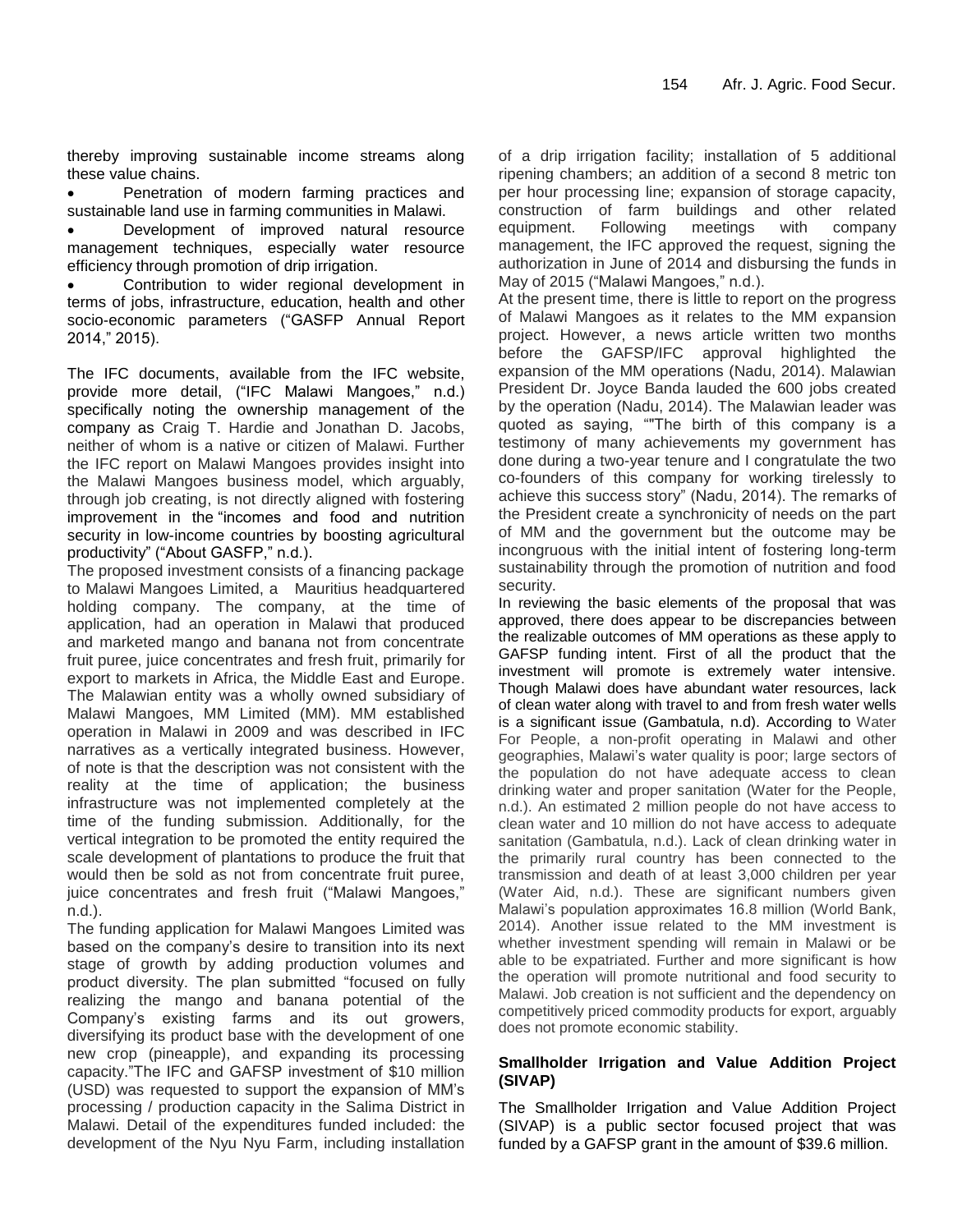Though the project was funded in 2012, as of mid 2015, the project remains in the implementation stage. The purpose of the project is to increase agricultural productivity "through intensification of irrigation, crop diversification, value addition and capacity building through sustainable land and water management, and crop diversification and value chain development" (GAFSP Annual Report 2014, 2015). The project is estimated to provide 2,050 hectares of irrigation and to rehabilitate another 1,295 hectares by replacing currently failed systems (GAFSP Annual Report 2014, 2015). The project target areas overlap with Malawi Mangoes as the project description specifically states that the outcome"will lead to increased water-use efficiency and expansion of land under irrigation for cultivation of both food and cash crops… (and) will also help to mitigate the negative climate change effects in the targeted districts of Karonga and Salima. The farmers (70,100 farm families (420,000 people)) targeted in the project, 50 percent of whom are female, will be given appropriate training on the best farming practices, including timing and planting/harvesting techniques, to maximize crop potential (GAFSP Annual Report 2014, 2015). The latter statements of the project description promote the marketed rationale for GAFSP; however, limited detail is provided in the African Development Bank Appraisal Report (African Development Bank Group, 2013). The issues with the investment process noted are not necessarily related to the project objective, which align with those of GAFSP, but rather in the progress of the project and the alignment between the Malawi Mangoes private investment. With respect to the former, given the noted irrigation issues, it would have appeared appropriate to hasten the resource allocations related to the project. In 2010, the speed of funding and development of infrastructure supports had been the stated catalyst for the creation of GAFSP relative to the use of traditional aid organizations already in existence ("GAFSP Annual Report," 2012, 2012). Further, specific to the almost simultaneous investment in Malawi Mangoes, the question as to whether the public sector is subsidizing private enterprise is surfaced. This is a valid question given that Malawi Mangoes has already garnered governmental support and the company"s production process is already established. These characteristics position Malawi Mangoes well, specific to being a marketed "success story" and thereby, potentially eliminating the project due diligence focused initially on the small farmer.

An overall remark related to SIVAP is in the how the allocated funds are spent. The funding provided is used to purchase everything from vehicles to irrigation supplies through contracts with multinational corporations and other companies on the World Bank procurement list (World Bank Group, n.d.). To the extent that the prices

charged do not reflect discounting in support of philanthropic goals there is an issue with respect to the profit taking from aid-based enterprise. This characteristic has been an issue for some groups, the most vocal of whom has been the Mary Knoll Office for Global Concerns ("About GAFSP," n.d.).

#### **Enabling an effective GAFSP Framework**

In the above discussion, a brief overview of GAFSP was provided followed by a more detailed assessment of Malawi"s experience in the public-private cooperative fund. For the sake of brevity a few inconsistencies were pointed out along with concerns from the Mary Knoll Office for Global Concerns, a CSO representing the views of 15 other faith-based organizations. The issues and concerns stated highlight the disconnect between the intent of the GAFSP, which in its language appealed to the majority of parties, and the application of GASFP, which in its apparent ad-hoc implementation seemingly lacks the cohesive strategy to truly enable intent.

The latter issue may be related to the lack of strategically implemented converging of public and private interests. Simply stated, the public interests are long-term and by definition, cannot be capitalized in the short-term as they are representative of long-term investments. Private sector returns are typically driven on a quarterly basis. Without investor enthusiasm for a long-term pay back period, private investment will not be temporally compatible with the public welfare or the access and availability of common goods. Perhaps the method for success and elimination of the appearance of special and non-aligned interests may be found in the requisite experience and strategic deployment of the project manager and country specific oversight function. The significance of the singular oversight of public and private investment project to ensure synergies is requisite in the implementation of a public private investment strategy. Additionally, an area for further exploration and implementation is the establishment of non-market based mechanism in the evaluation of successful implementation as well as objectives related to private investments in countries that would be potential candidates for GAFSP funding. These countries by definition of their development status may not have the cultural bias toward the implementation of standard market mechanisms. As a result, success may and arguably should be determined based on the objectives of the investment funding alone: "to improve incomes and food and nutrition security in low-income countries by boosting agricultural productivity" ("About GASFP, n.d.).

#### **CONCLUSIONS**

The evaluation of the public private partnership discussed